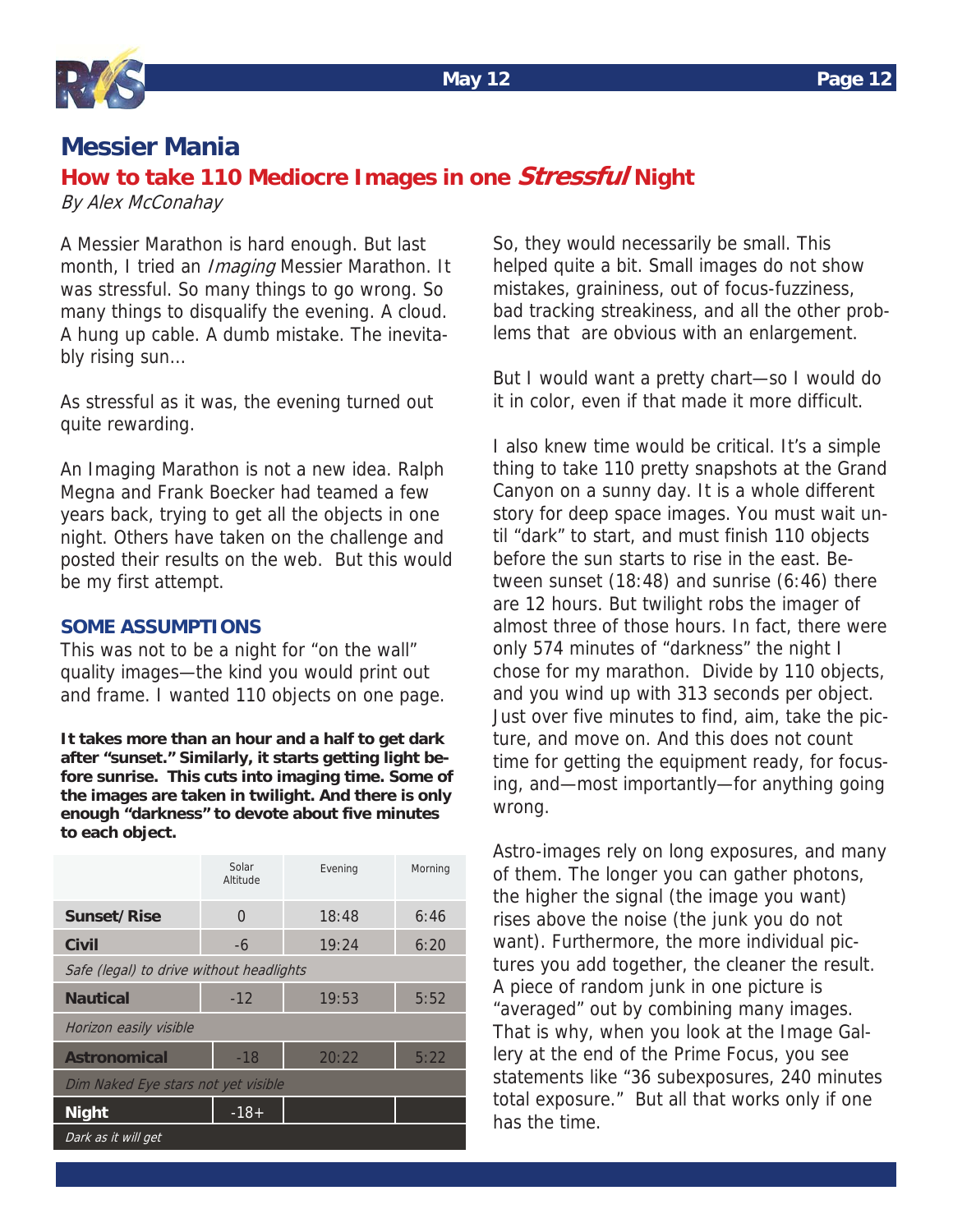### **May 12 Page 13**



**Normally, an astroimager would reject images spoiled by (from left to right) a satellite track in Luminance, a satellite track in red subexposure only, lens flare (from an off axis star), or other anomalies (who knows??—probably a red flashlight somehow making its way down the tube at the wrong time. In a marathon, one simply heads on to the next object.** 

The small picture size got around some of this in several ways. Not only does the small size hide the flaws visible in an enlargement, but it allows for faster imaging. The camera has 3326 pixels across the frame. One can fill a computer screen with only a thousand or so, and make a stamp size photo for a wall chart with fewer still. Binning (combining) groups of up to sixteen (4x4) pixels make one larger pixel. These larger pixels are more sensitive, enabling the camera to capture photons at a faster rate. And, with far fewer pixels to download, this cuts the "overhead" of getting the information from the camera to the computer (A full size image takes 29 seconds to download, but a 4x4 binned image takes only three or four seconds.)

Another assumption was that each image had to be large enough to show detail, but small enough to fit the field of view. This can be a challenge, considering that Messier's objects vary in size from M31's 109 x 62 arc minutes

down to M40's tiny double-star, separated by 50 arc seconds.).

Since the "size" of an object in an image depends on the optics and sensor, I would need two systems—wide field and narrow. The wide field was a short focus TeleVue 85 refractor with my Canon 450 modified DSLR. This gave a field of view of 85 x 128 arc minutes. The enlarged would be a Meade 10 inch F 4.5 Newt with a QSI 583. This narrower field (and correspondingly higher magnification) would be 35 x 47 arc minutes. This was not my first-choice planning, but it was what I wound up with.

The tyranny of time also eliminated guiding from the usual arsenal of imaging tools. Normally, an imager centers on the subject, focuses, and then turns control of his or her equipment over to the mount and a little external camera that corrects for the imperfections of the mount. Together, they track the stars for as long as needed. To do so requires finding a



**Single astroimages (like the one at far left) usually contain lots of random noise, and a few hot pixels caused by gamma ray strikes (the small white dot in the upper left corner is one). But combining a dozen or so of these, and averaging them out, produce a cleaner picture (right). (Images from Bob Fera)**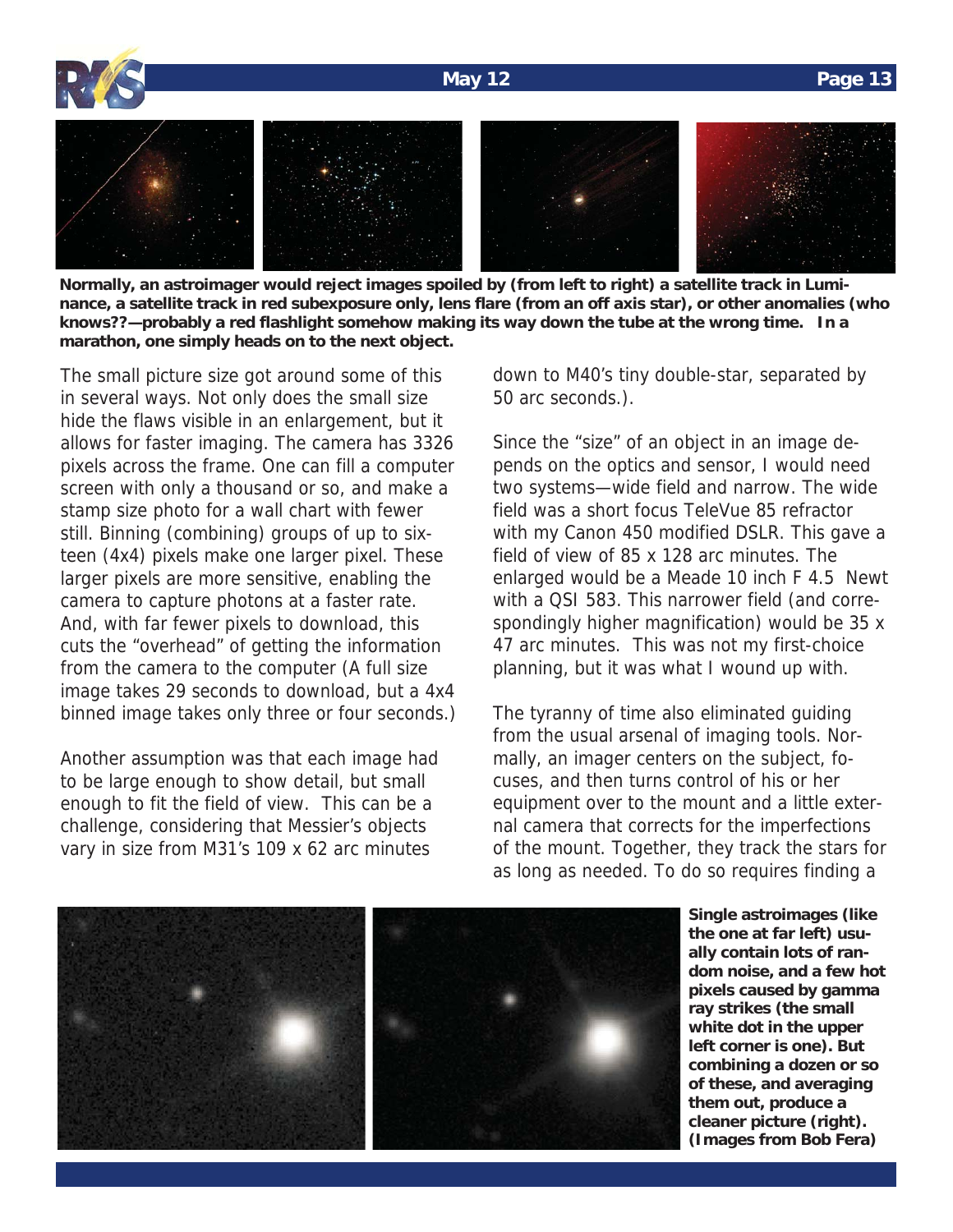



suitable nearby star, doing some calibrations (a two minute process, sometimes repeated for every object), and taking two to four second pictures of that star in rapid succession, correcting the aiming of the telescope in between each shot. Meanwhile the main imaging camera is just working away independently. Without guiding, the camera suffers from tracking errors. Alas, there was no time for guiding. Luckily, since these images are so small, and since the exposures are so short, these errors would not show as they would in standard astroimages.

A standard assumption in a visual Messier marathon—that one must star-hop without computer assistance—does not go for an imaging marathon. You want the best telescope aiming "goto" you can find. For me it was an observatory mounted Astro-Pyhsics 1200. I used the handpaddle and MaxIm DL software to point the telescope quite satisfactorily.

### **PLANNING AND PRACTICE**

With these assumptions, it was time to do some planning.

The first step is to make a list of the objects. Such lists are available in several places. They prioritize the objects that are setting in the west first, since you need to see them early. Their priorities make some assumptions that are useful for the *visual* astronomer, but actually hurt the *imaging* marathoner. More about this later under "lessons learned." Early planning involves looking through these lists with an eye towards two things:

- What can be grouped? M 42 and 43, or M 65-66 can fit together in almost any reasonable frame. Other combinations, like M81- 82, M 97-108 fit together in some wider frames.
- Which camera is needed for which ob**ject?** Assuming you have the ability to use a wide field and a narrow, you have to de-



**M 65 and M66, twin galaxies in Leo, fit nicely together in a frame. They can be imaged together, saving five minutes in the marathon.** 

cide which camera will be used for which objects.

Both these questions relate to the pointing of the scope. To get two objects together, you will want to aim the scope between them, not at one or the other. Furthermore, they determine how many images must be taken. Each time you group a couple of objects, you cut down the number of exposures. This makes more time and gives you more leeway.

And then, one needs to practice. When one must very methodically crank out a series of images one right after the other, with no time to go back or fix things, or devise workarounds, one must be familiar with the process. If something does not work in regular astroimaging, it means figuring a way to fix it and starting the image acquisition sequence five minutes later. In an imaging marathon there are no "five minutes later." If you miss five minutes, you miss an object.

For about five or six evenings spread over the months before my Marathon, I did a dress rehearsal. Using the same checklist, the same configuration of camera, equipment, software,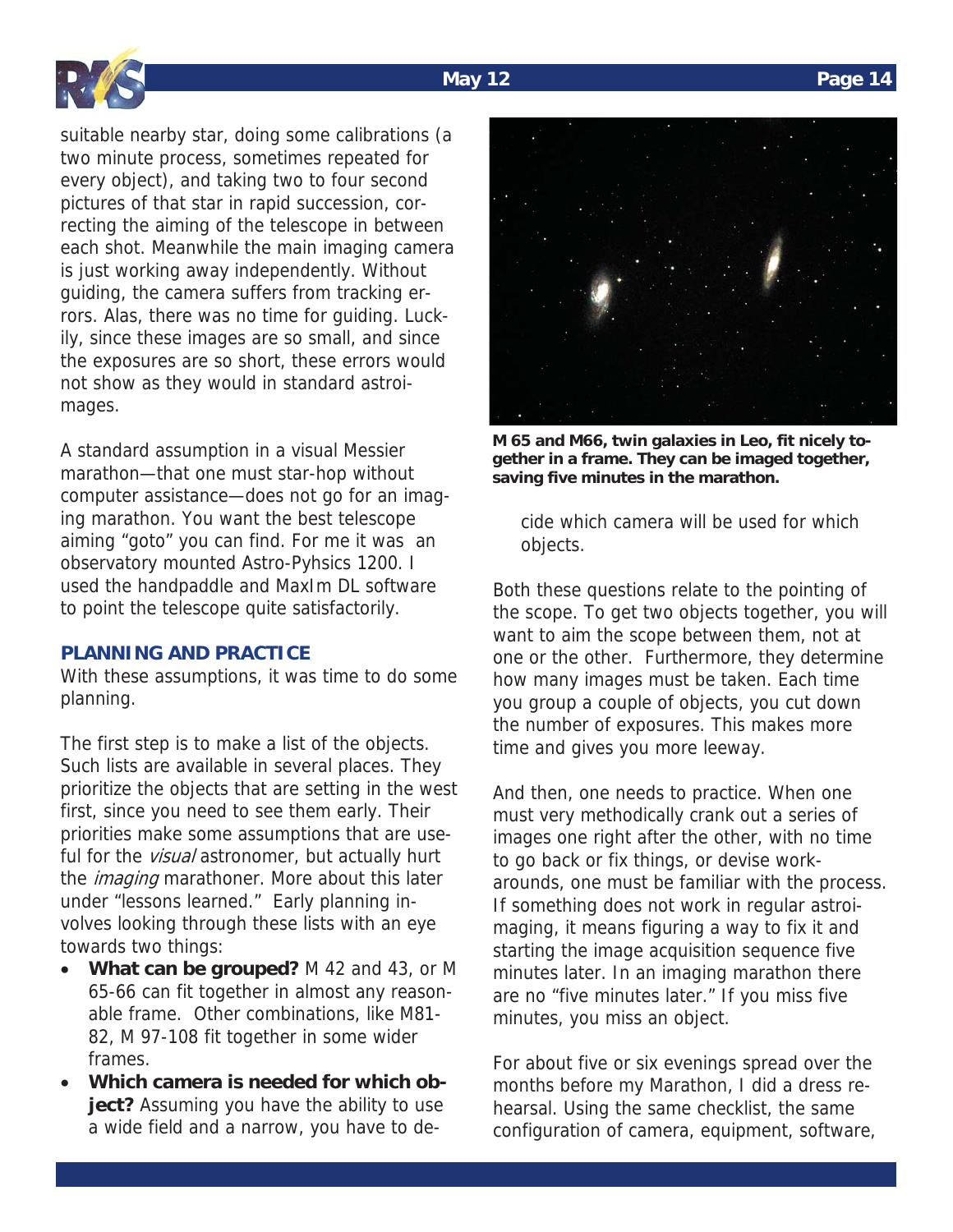

and physical settings, I tried to gather a dozen images in an hour. I did not at first succeed.

Practice teaches. My original choice of cameras, for instance was a modified Canon on the wide field, and an unmodified Canon on the higher magnification narrow field. This would mean better reds from the modified camera on the larger nebulae, with better full spectrum color in the smaller globs, clusters, and galaxies on the narrow field. Most importantly, it would be one-shot-color—so much simpler than the monochrome CCD with colored filters and multiple exposures. But, I could not get my pointing software to work with the DSLR. It was happy with the CCD, but would simply not plate solve and point properly even after a month of working on it. So, I had to abandon the one-shot color solution in favor of the monochrome CCD. This meant I would have to shoot four subexposures (Luminance, red, green, and blue) instead of one longer one-shot-color frame.

I also learned it was easier to coordinate two computers (one for the CCD, the other for the DSLR) than to switch back and forth between the software packages on one laptop.

One other thing I learned was the importance of being ready to image the moment it gets dark enough to capture the first object. Most imagers know that the first hour or so of most sessions is spent making sure the cables are connected, the devices are popping up on the right ports, the mount is polar aligned, a pointing model (if needed) is built, and the pointing is synched to the celestial coordinates. Some of this can be done before the sun sets. But, let's face it. You have to wait for dark before you drift align, calibrate the pointing, and really focus a star. Therefore, you have to prepare the night before for much of this. Then, the evening of the marathon, as soon as Sirius pokes out from the evening sky, it is time to sync the scope and refocus. (Those lucky enough to have fixed observatories can avoid some of this stress.!)

### **MARATHON NIGHT**

With the assumptions assumed, the decisions decided, and the practice practiced, the night of the marathon should have no surprises. And, I had only one that night.

I had planned to do my marathon Friday night. I went out Wednesday to do a final setup and

> practice run. The run was going so well, I just kept on going, and when the sun rose the next morning I had met the challenge two nights early! Nice surprise (made even nicer by the spotty cloud cover for the rest of the weekend).

The process was really rather simple. I had a checklist telling me the order of the shots. Also noted were the few groupings

**A wide-field camera allows even larger objects to fit in one frame. Here M42 and 43 appear together in the DSLR's wider field.** 

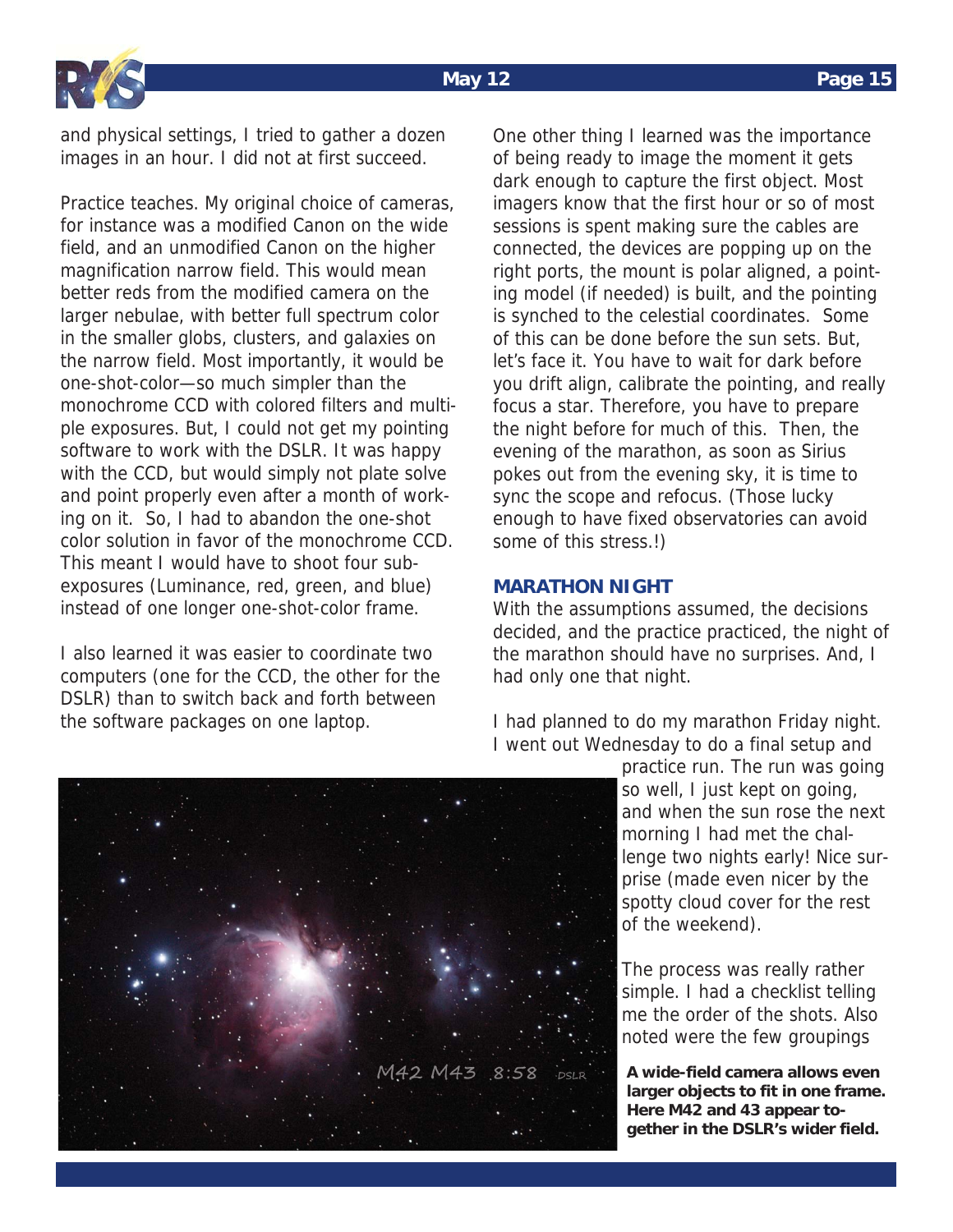

and the few objects that needed the wide-field setup.

I turned on the system by 6:30, started the cooler, and made sure my two scopes were aimed at the same point. I defined a series of exposures and save parameters in Backyard EOS(for the Canon) and the Autosave function in MaxIm for the CCD.

I found Sirius and used a Bhatinov mask to focus by 7:30. I synced on Sirius, and checked by pointing to Betelgeuse and then syncing the scope on Hamal. Then, by 7:45 I told the mount via hand paddle to go to M74. I could still see a glow in the sky overhead, and was sure (although I did not look beyond the walls of the observatory) that the horizon mountains would be clearly defined in the twilight. A series of 30 second test exposures on the CCD, even using higher stretches, could not identify anything except a few stars rising above the background glow. Finally at about 7:54, I saw something emerging from the darker sky on the test images. I started the pre-set Autosave sequence of a 90 second Luminance (3x3 bin) and 40 second R, G, B (4x4 bin). When the L finally came down from the camera, a good histogram stretch showed an obvious something in the upper right of the frame—I had my first object, one of the two most difficult—and the Marathon had started.

I penciled the time on my list. As the autosave function was taking exposures, I set the hand paddle to find the next object (M77) and as soon as the fourth of M74's sub exposures was finished, I pushed the buttons, sending to M77. The software started grabbing frames. I was not hopeful for the next set—M31, 32, and 110. My list said that they would not be attainable from my site because they were too close to the horizon in the Northwest. But the scope, seemingly up on its little tippie-toes to see over the wall of the observatory, managed to grab enough photons to show the big galaxy and its satellites. Feeling heady, I started the DSLR with a 230 second exposure. This was just barely short enough for me to click the start button on the CCD control program, click start in the DSLR control software, and have the DSLR finish its one exposure just before the last of the CCD subexposures ended and I sent the scope off to the next target. This means I had a wide field of all three as well as individual snaps of each. I had gotten five objects by 8:30 and felt good. Then I realized that I was already behind schedule. M33, which was supposed to start about 8:15, was not going until 8:37.

At about 9:00 I was finally able to calibrate MaxIm's scope control. Until now, I would go to an object using the hand paddle, and take a three second test exposure. If the object were not centered, I had to use the handpaddle to recenter. I had not had the time and enough



**One of the downsides of imaging the first and last few objects is that they are on the horizon. Right overhead, only one "air mass" disturbs the view and dims the object. At 10 degrees, more than 5 times as much air messes things up. (from Sky and Tel, May, 2012)** 

The lower a star appears over your horizon, the more air its light has to go through to reach you. The amount of air straight over your head (whatever your height above sea level) is called one air mass.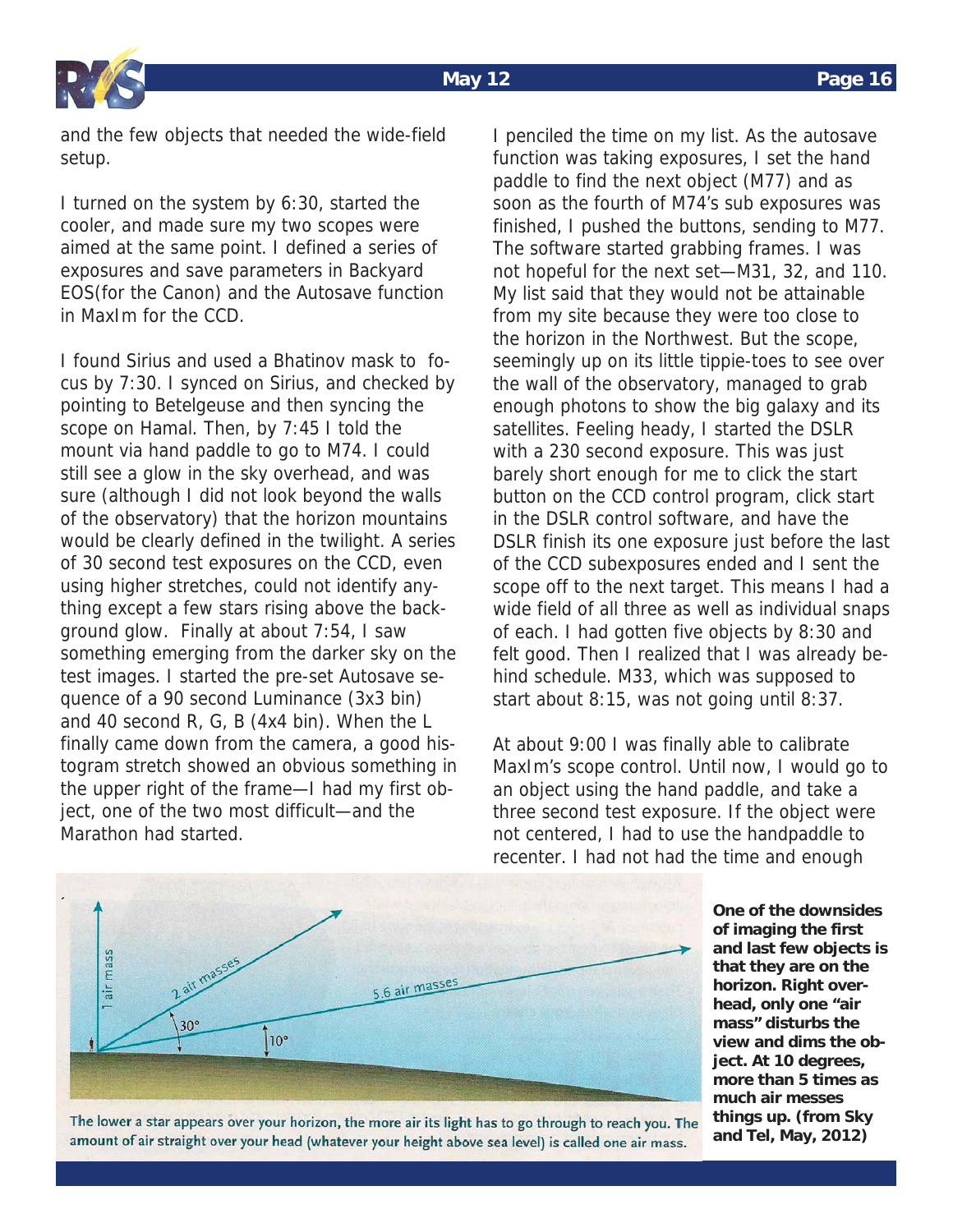

stars of the right magnitude to do the calibration. After the successful calibration, MaxIm could go to the object, and if it were not centered, could correct the aim. And the pace picked up.

About 1:00 in the morning I looked how far I had come and realized that unless I picked up the pace, I would miss by about ten objects (50 minutes). So, I shortened the exposures from 90 to 60 seconds on the luminance and 40 to 20 on the RGB's. I refocused again. And kept going.

One fear that kept nagging me was the possibility of dumb little mistakes that I could be making and not realizing. For instance, one of the tasks in autosave was to change the title of the saved shot from one M number to the next. I forgot to do that several times, saving one object under another's number. I would still get the shot, and the meta-data in the file would remember which object it really was despite what I had called it. But if I not only had forgotten to change the number, but had also neglected to send the scope to the new object—I would blithely mark off the object as imaged when in fact I had just taken an extra set of exposures on the previous object. And I could not easily figure that out because there was not

**Even in a marathon, M20 is a pretty sight.** 



really enough time to check the meta-data in the file as the images kept downloading. I was so intent on doing what I was doing, I could only worry about the mistake—-not check on it.

So it went until the rosy fingers of dawn started to spread across the eastern sky. (That is just poetic license. It was still dark, but there was a discernable glow by 5:30.) Exposure on M2 had started at 5:16 and unless I had done something dumb, I only had one more object to go— M30. I sent the scope towards M30, but it appeared to be pointing at the wall of the observatory. I took a test exposure. I got a picture of the wall of the observatory. M30 had just cleared the horizon but my scope could not get that low. I continued to take test exposures in the brightening sky until at last, at 5:34, I saw something that was not a blurry star, and I started the last of the exposures. Five minutes later it was finished, and I could see a dim trailed glob buried in the upper right corner of a hazy glow.

I set CCD Autopilot to do some darks and flats and went to bed.

### **PROCESSING**

I had not looked forward to the processing. Before anything is done to the raw image, a computer must use special "dark" and "flat" frames to correct flaws in the camera and optical system (called "calibration"). What is left is a very dark image, with no detail. All of the image data is scrunched up in this dark, and must be "stretched." In short, there are no "bright" points. The darkest points have to stay dark and the less dark points have to become bright, with the intermediate points distributed across this brightness range.

Luckily much of this can be automated. In Maxim, I defined which images were flats and darks. Then, using the "stack" function, I imported all 400 some ccd image files. MaxIm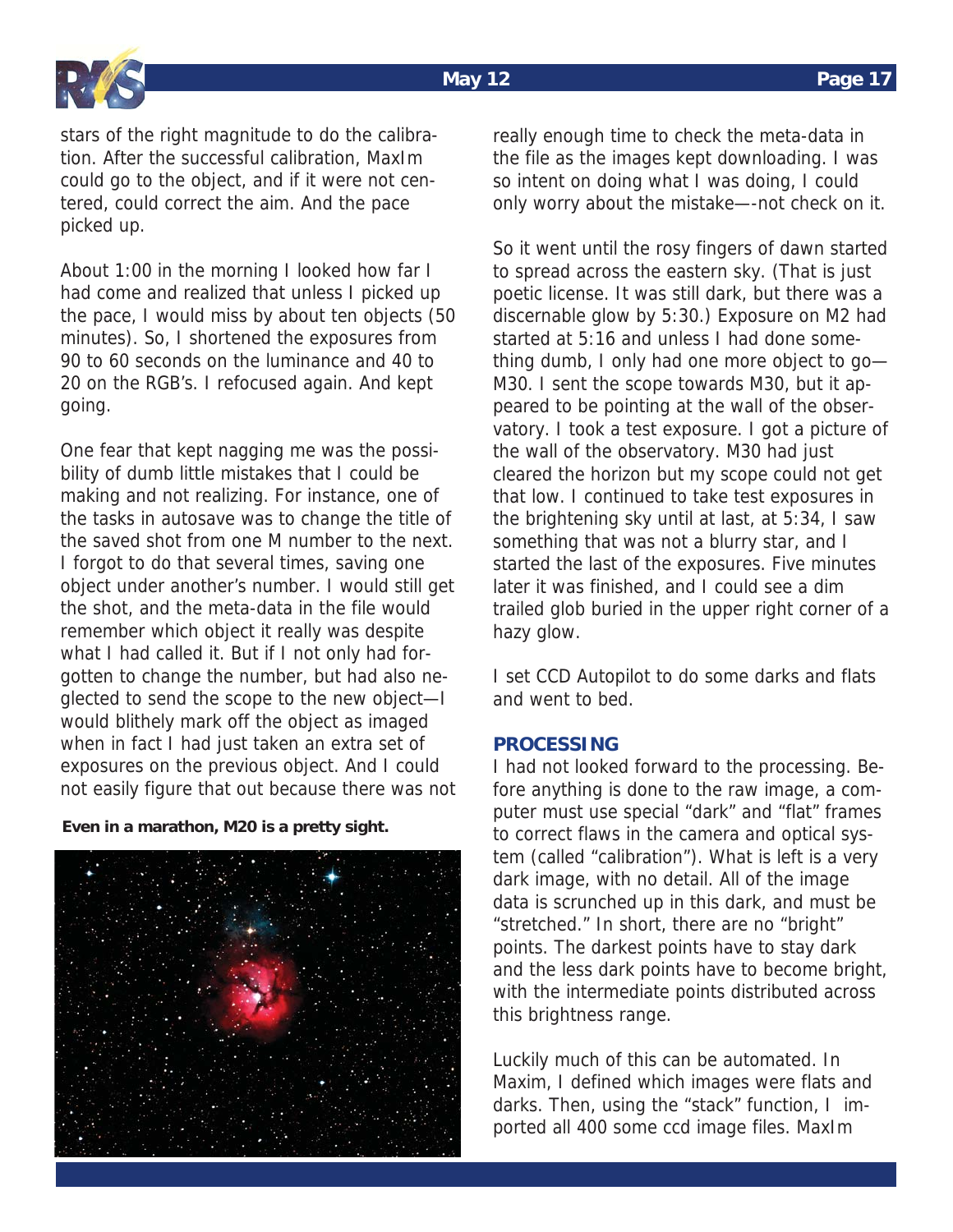



mouse movements, and clicks. Another action converted the information to a jpg file for easy storing. I also used Photoshop to label the photos with the object number and time of acquisition. I did not do extensive processing to control the noise, sharpen the detail, remove the gross imperfections, or really improve the pictures. There simply was not enough data to work with, and I liked the somewhat raw look. This was, after all, a marathon (think sweat and blisters and exhaustion) and not a pretty picture event.

**Globs (M13 here) and open clusters imaged well in the marathon.** 

read the file's meta data to determine where the telescope had been pointing and which color filter had been used, matched and sorted the images from the various objects, calibrated, aligned, and combined them, leaving 108 color images. (Two of them had to be done individually since there had been a problem with one subexposure in each.) Then, using the batch process function, I converted them all to sixteen bit TIFF files. I used Images Plus to do the calibration on the DSLR images.

In Photoshop, I opened each file, stretched the information into the proper brightness range, and reset the level of the blackest points to make a pleasant image. I relied heavily on predefined actions to do this. I had defined one action to set a standard "digital development" curve. (This means dark data is brightened quite a bit, but less dark data not so strongly what imagers call the "Standard" curve.) Simply pushing "F2" would apply this standard curve to the image—saving some fifteen seconds, three screens, and a dozen keystrokes,

The images were placed to-

gether using Digital Photo Professional, a piece of software shipped free with every Canon DSLR. I used their "Contact Sheet" function and printed to a pdf. Then I called this pdf into Photoshop to prettify it and add titles.

### **LESSONS LEARNED**

Pay some attention to the order of the list. My list had emphasized the relative proximity of the objects to each other. This makes sense if you are visually star hopping trying to get your objects in a marathon. One hop leads to another. It makes sense to sweep the southern most objects when you are pointed south, for instance. However, when using goto, it might not help as much, and may in fact hurt. It becomes critical is as you move from the westernmost objects to the east and approach the meridian. Crossing the meridian with a Dob means nothing. But with a German Equatorial Mount, this calls for a meridian flip. The scope must twist 180 degrees in both right ascension and declination. This can be a challenge. And it takes a couple of minutes, counting making sure everything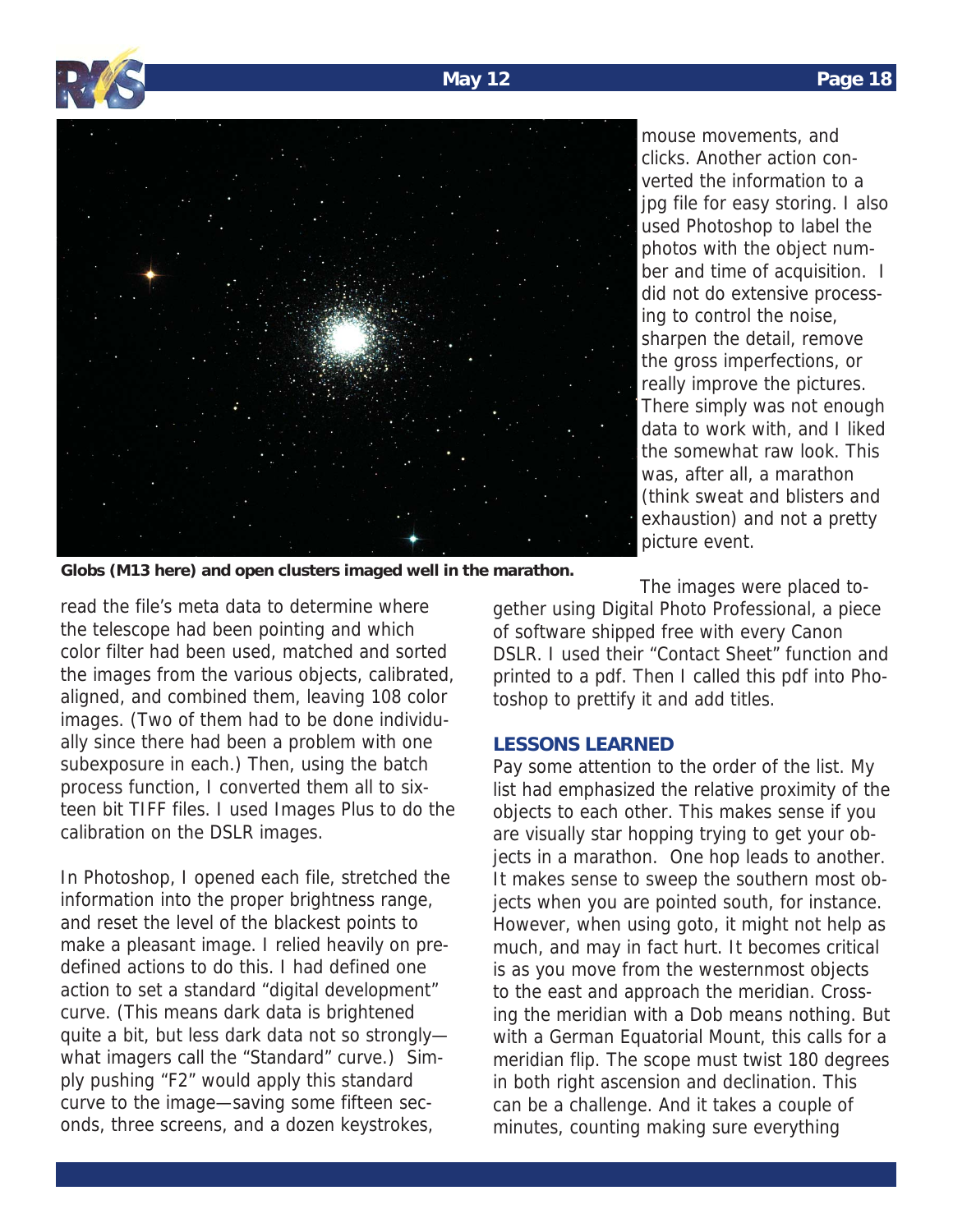

worked as it should. While near the meridian using a list made for visual observing, the scope may need to flip back and forth many times (I had about eight meridian flips.)

The next time I do this, I plan to minimize meridian flips in a couple of ways. First, I will prioritize the list pretty much by right ascension, using the westernmost objects first, rather than worrying about their proximity to each other as a visual marathoner would. Secondly, when the scope gets within ten or fifteen degrees of the meridian, I will do one flip and then go a few hours further east, and image for an hour or two. Then I will flip back west to catch what had passed the meridian in the meantime. Finally, I can flip once more to the east to continue with the list.

Secondly, I will have to finish installing my mount and tube better. Until now I have had "pretty good" polar alignment. This enables me to find the object virtually every time I send the scope to an object. I did have a problem after a meridian flip. This was caused by the mounting rings not being absolutely the same size. (One was off by the thickness of two strips of metal about the thickness of the skin on a can of diet Coke.) This meant that my two axes of rotation were not perfectly at right angles. The pointing software needs absolute orthogonality or it points wrong. These issues do not matter very much on a typical night of imaging because they were very slight. However on a marathon night, it would be better to have everything perfect. Losing time to recentering the target could be eliminated by better mounting of the scope. (By the way, in the last month, I have largely corrected these issues.)

Of course with alternative equipment and a little more experience, it would have been easier to pull this off. A Hyperstar camera, which can image very much faster than a traditionally mounted camera, could have obtained many

more images. (Norm Van Treeck had some 50 objects imaged with his Hyperstar the next night when the clouds came in.) A one-shot color camera could have eliminated the intricacies of multiple sub exposures with the monochrome CCD with filters, and the extra download times. Had I been able to get MaxIm to communicate and control the DSLR better (or had I borrowed a OSC ccd camera), I would have had such a one-shot-color setup. I could also have decided to use one camera/scope and change the scaling by simply cropping the pictures. Certain software packages allow an imager to put in a number of "targets" and then the software runs the camera and scope all night automatically. Would such software accept a list of 110 objects? Yes, there are many things that could be done differently. And I may give them a try next year.

### **LOOKING BACK**

It was a pleasant night overall. The weather was perfect (well, it was pretty cold!). And all the equipment worked without glitches. No lost cables, no power failures, no software bugs stopping the process. It was long, tedious at times, and stressful not knowing whether in fact it was running perfectly or some hidden error had already been made, or something was about to fail, or the sun would come up before I finished, or ...

But as far as what I had to do, it was not a difficult night. Just tell the scope to go somewhere, make sure it got there, click a mouse to start the imaging, make notes on the observing list, wait for things to finish, and get on to the next object to do the same thing. One hundred ten times. Perfectly. Without messing up at all. But then again it is pretty easy to run a regular marathon. Just put one foot in front of another, follow the course, avoid blisters and broken shoelaces, drink plenty of fluids, don't hurt, and don't fall down. For three hours. For 26 miles. For sure! No problem.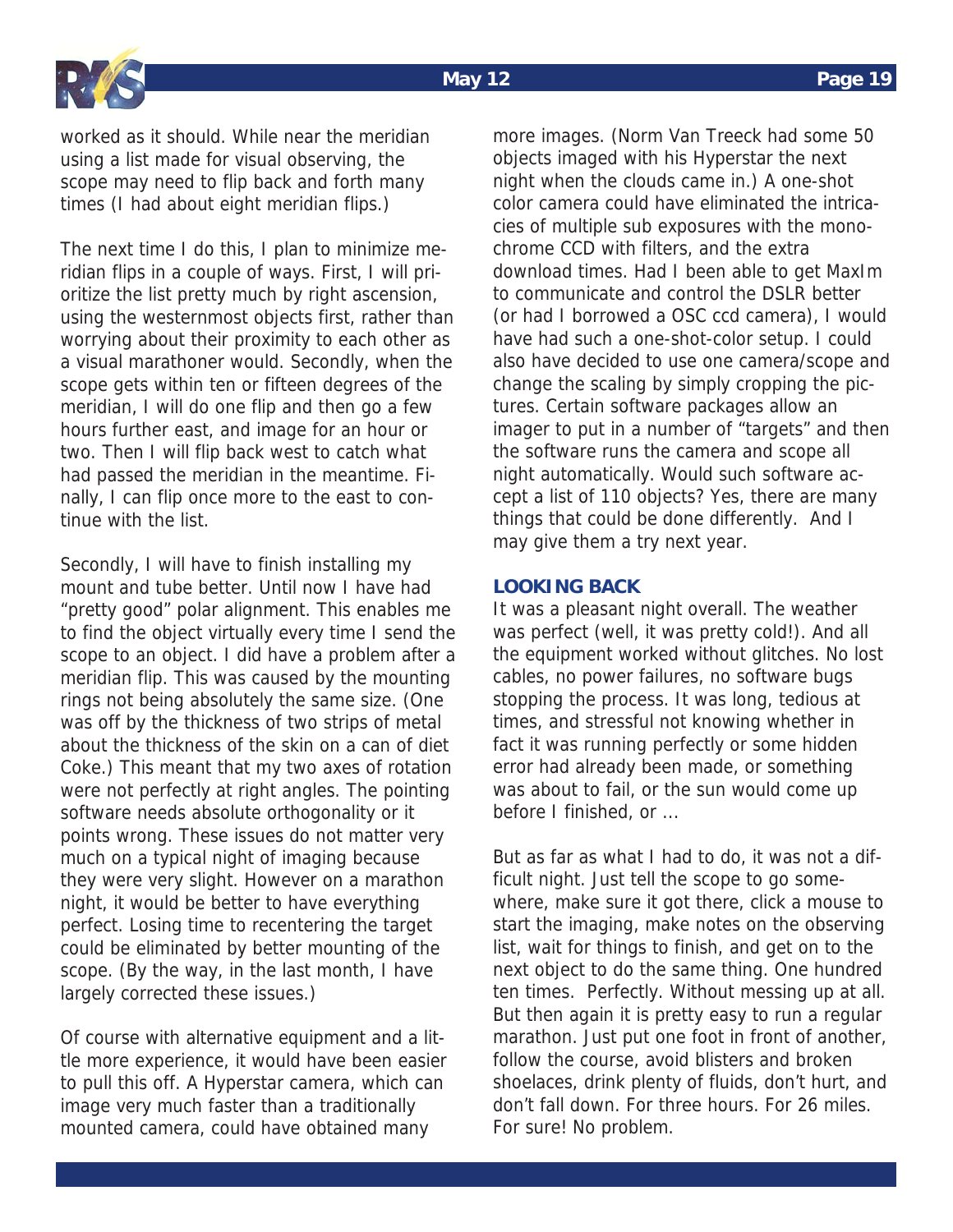# **May 12 Page 20**